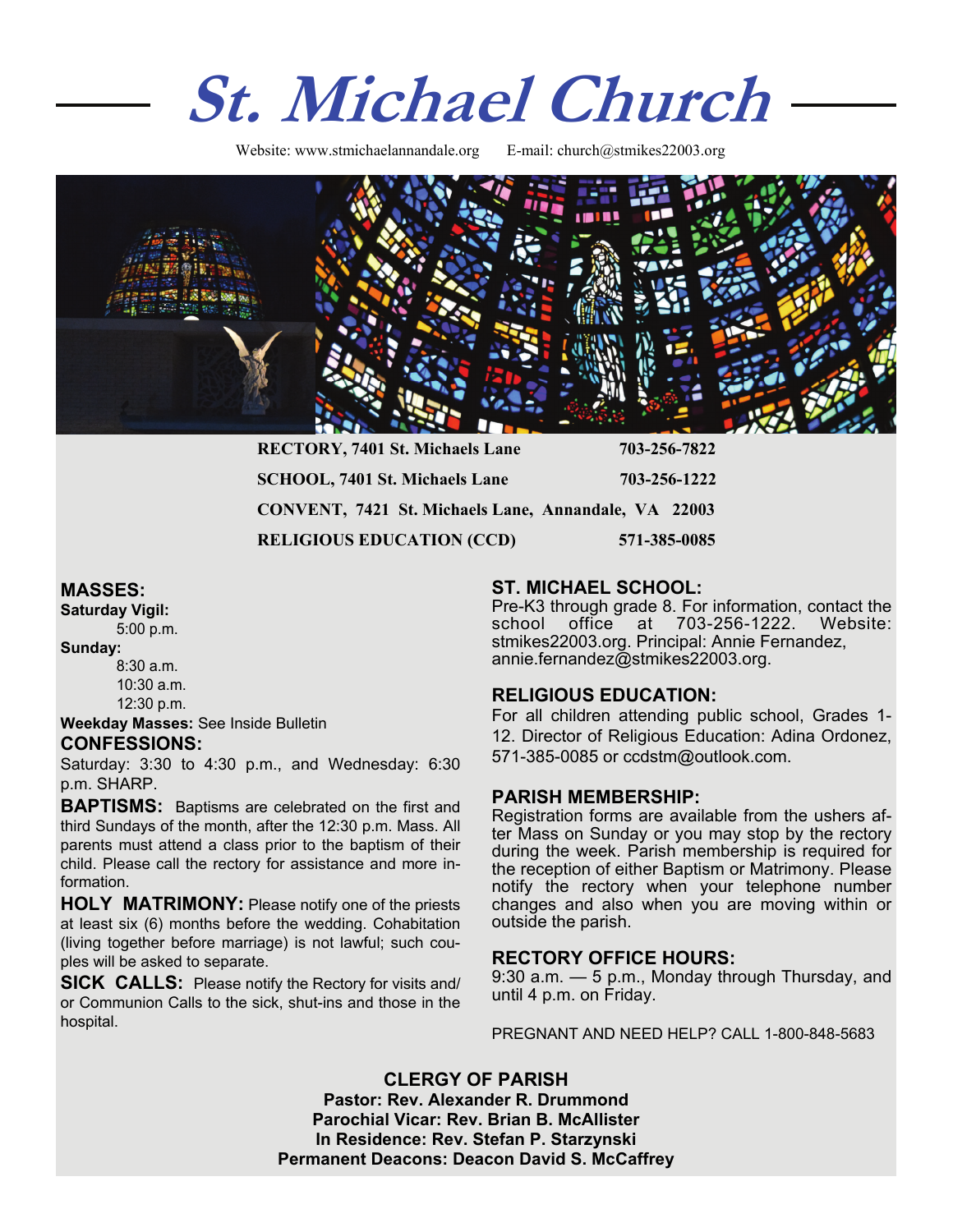#### May 22, 2022

\* \* \* \* \* \* \* \* \* \* \* \* \* \* \* \* \* \* \* \* \* \* \* \* \* \*

The Priest's Mass Intentions \* \* \* \* \* \* \* \* \* \* \* \* \* \* \* \* \* \* \* \* \* \* \* \* \* \*

|              | Saturday, May 21             |
|--------------|------------------------------|
| 5 p.m.       | Sr. Maria Jordan +           |
|              | Sunday, May 22               |
| $8:30$ a.m.  | People of the Parish         |
| $10:30$ a.m. | <b>Bertha Dickens</b>        |
| $12:30$ p.m. | Huy & Nghi Nguyen            |
|              | Monday, May 23               |
| $8:30$ a.m.  | Annie Avornyotse             |
| $12$ noon E  | dmond D. Moreno              |
|              | <u>Tuesday, May 24</u>       |
| $8:30$ a.m.  | Patrina Dare                 |
| 12 noon      | Helen Gallagher +            |
|              | Wednesday, May 25            |
| $8:30$ a.m.  | Brian & Jen McNamara         |
| 12 noon      | Helena Metzger +             |
|              | Thursday, May 26             |
| 8:30 a.m.    | Sebalda Tette +              |
| $12$ noon    | Fai Lee +                    |
|              | Friday, May 27               |
| $8:30$ a.m.  | Pedro Iraneta +              |
| 12 noon      | Nory Costa +                 |
|              | Saturday, May 28             |
| $8:30$ a.m.  | John Baptist Ng Long Thang + |
| 5 p.m.       | Claire Jarvis                |
|              | <u>Sunday, May 29</u>        |
| 8:30 a.m.    | People of the Parish         |
| $10:30$ a.m. | <b>Edem Tette</b>            |
| $12:30$ p.m. | SK Ronald Edward Ray, PGK    |
|              |                              |

\* \* \* \* \* \* \* \* \* \* \* \* \* \* \* \* \* \* \* \* \* \* \* \* \* \* \* A Word from Fr. Drummond \* \* \* \* \* \* \* \* \* \* \* \* \* \* \* \* \* \* \* \* \* \* \* \* \* \* \*

 Many years ago when I was Pastor of St. Catherine of Siena, there was a knock on the Rectory door, and when I answered a young, recently discharged, veteran stood there and asked if he could play with my dog, Gregory. Gregory, a Border Collie, was extremely active and I was glad to have someone to tire him out a bit. I recognized the young man, who was often at St. Catherine's Wednesday evening Holy Hour. It turned out that he had had a Border Collie when younger, and when, new to the area, he looked for a parish he saw me outdoors playing with Gregory which encouraged him to join St. Catherine's. Soon he began to volunteer with CCD. Sometimes after Mass he would question me about a point in my homily. In short, he became a regular but always attended alone. So I wasn't overly surprised when one day he asked me for a sponsor letter so as to enter the Seminary. Not only did I write the letter for him but I also invited him to use the Rectory as his home base when not at seminary as he did not have any family in the area. And that is, more or less, how I got to know Father Brian McAllister.

 Fr. Brian attended Mt. St. Mary Seminary for six years receiving an M.A. in Philosophical Studies, an M.Div., and an

M.A. in Theology. When he was a deacon, my dog Gregory died, and Deacon Brian helped me to bury him out behind the Rectory and mourned his loss with me. At his priestly ordination he gave me the great honor of vesting him as a priest. Thus it was with great joy that I accepted to have him as a Parochial Vicar four and a half years ago. But time passes quickly. The usual term for a parochial vicar is three years so we have been lucky to have Fr. Brian for almost five. But the Bishop has decided that it is now time for him to move on.

 It will be a much quieter place here without the roar of his motor bikes. It has been a great joy for me to see him continue to grow and mature spiritually during these last four and a half years. The last two years have had special challenges for him as he has taken on wider duties and responsibilities. His impact on this parish has been great and he will be much missed as he moves on to St. John's in Warrenton.

 The sadness of Fr. Brian's departure is mitigated somewhat by the arrival of our new parochial vicar, Father Michael Folmar, who was ordained four years ago. I don't really know him but when I spoke with him earlier this week he told me that he feels a special calling to be with the sick and the elderly. "Then you're coming to the right place," I told him. But I think he will also be a good and positive presence among our young at the school. I am very much looking forward to his arrival.

 In closing, I would just like to reiterate what a pleasure it has been for me to have had Fr. Brian here these past years. We go back a long way and have had many formative years together. St. Michael's loss will truly be St. John's gain. God bless you, Fr. Brian — *ad multos annos*!

\* \* \* \* \* \* \* \* \* \* \* \* \* \* \* \* \* \* \* \* \* \* \* \* \* \* \* Faith Formation/Religious Education \* \* \* \* \* \* \* \* \* \* \* \* \* \* \* \* \* \* \* \* \* \* \* \* \* \* \*

**Rite of Christian Initiation for Adults (RCIA) Classes** -- Are you interested in learning more about the Catholic Faith? Are you thinking about becoming a Catholic? Do you know someone (family, friend, neighbor, co-worker) who is interested in learning more about Catholicism and /or who are thinking about becoming a Catholic? The RCIA classes are for those who have not been Baptized, or those who are Baptized but not as Catholics, or for those who have been Baptized Catholic but who have not yet received the sacraments of Confirmation and Holy Communion. For more information, check out our webpage at stmichaelannandale.org/RCIA. Our weekly meetings will begin on August 22. If you have questions or would like to register for classes, please call or email Adina Ordonez [\(ccdstm@outlook.com](mailto:ccdstm@outlook.com), 571-385- 0085).

**REGISTRATION FOR THE FALL HAS BEGUN**. New this year, you can register and pay for classes online at stmichaelannandale.org/religiouseducation. Classes for **Grades 1 through 8** will be on Monday evenings, from 6 – 7:30 PM in the Junior School Building. Classes for **High School students** will be held every two weeks on Monday evening, from 6:30 – 7:30 PM.

**CATECHISTS & AIDES** -- We are always in need of catechists and aides. Experience is lovely but not required. The Diocese offers excellent certification programs, tuition free. If you would like to assist us, please contact the Religious Education Office  $(ccdstm@outlook.com, 571-385-0085).$  $(ccdstm@outlook.com, 571-385-0085).$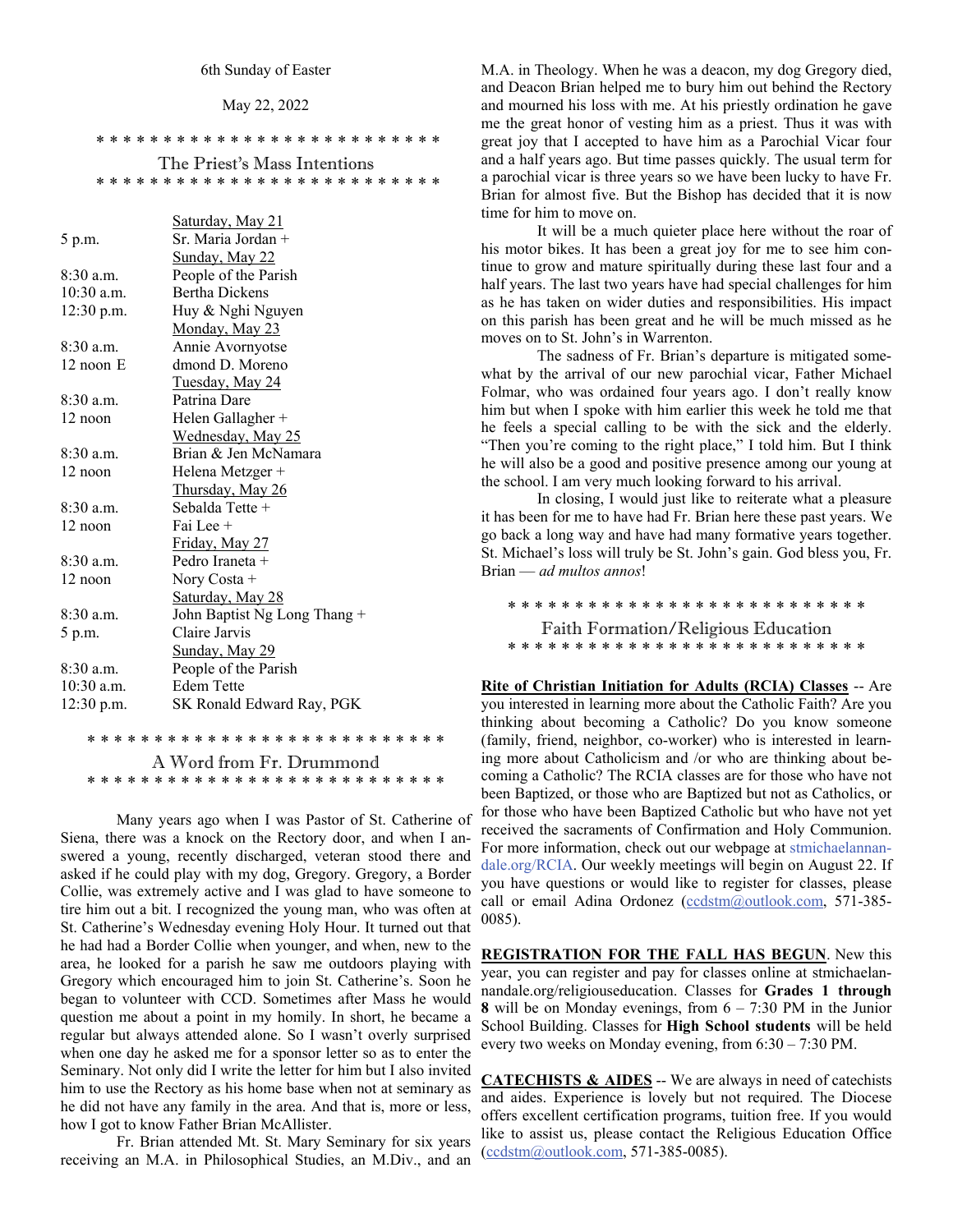#### \* \* \* \* \* \* \* \* \* \* \* \* \* \* \* \* \* \* \* \* \* \* \* \* \* \* \* In Our Parish \* \* \* \* \* \* \* \* \* \* \* \* \* \* \* \* \* \* \* \* \* \* \* \* \* \* \*

**Diocesan Retired Priests' Second Collection** -- There will be a second collection for our diocesan retired priests on the weekend of **May 21/22**. This collection is an opportunity for you to give back to our retired priests who have given the greater part of their lives to serve each of you and our diocesan Church. Currently, there are 31 retired priests and an additional 15 diocesan priests who will retire in the next ten years. Please consider donating to this important collection, and thank you for your kind support.

**FaithDirect** -- Through eGiving, you can help sustain and build up the parish. The need is great all around us, and generous online gifts will help our church community. We ask you to consider signing up via computer, smartphone, or tablet to set up a recurring donation, or make a one-time gift. Visit faith.direct/ J VA409. Thank you for your continued support!

#### **FOCUS (The Fellowship of Catholic University Students)** --

Be a part of the new evangelization by supporting a missionary family from our own parish! On Sunday, May 22, our parishioners, Niru and Sarah De Silva, will be hosting two informational meetings to talk about the missionary work they are doing with FOCUS (The Fellowship of Catholic University Students). Learn about how FOCUS is helping young people encounter the Catholic faith and how you can support this young missionary couple. Join them at one of two sessions on **Sunday, May 22, after the 8:30 a.m. or 10:30 a.m. Masses** in the All Purpose Room (APR) of the school.

**Frassati Annandale** -- Are you interested in getting involved in young adult ministry? All young adults 18-39 are welcome! Here are a couple of our next events:

- Are you a young adult woman? Are you interested in joining Frassati Annandale **Young Adult Women's "UpperRoom" Bible Study**? Meetings are bi-monthly and foster a sense of community and service. The next meeting will be hosted at Sandie's house on **Thursday, June 2nd** at **6:30 PM**.
- Join young adult ministry for their monthly **Core Team Dinner** on **Saturday, June 3rd** at **6:00 PM**. To RSVP, please email the coordinators.

For more information, or to let us know that you are coming, email the Frassati leadership team at frassatiannandale@gmail.com.

**Knights of Columbus Membership** -- With almost two million members the Knights is the largest Catholic men's organization in the world! The St. Michael Knights of Columbus do many good works for St. Michael parish and the community. It is very easy to join online. Go to [www.kofc.org/un/newjoin/en/](http://www.kofc.org/un/newjoin/en/) and put in St. Michael Council number 14523. If you have any questions, please contact Grand Knight, Richard Stavros at [stav](mailto:stavros@thomas-dwight.com)[ros@thomas-dwight.com](mailto:stavros@thomas-dwight.com), or Tom Howard, [tomw5486@gmail.com](mailto:tomw5486@gmail.com).

#### **Perpetual Adoration**

*"King of Kings yet born of Mary As our Lord on earth He stood Lord of Lords in human vesture In the body and the blood He will give to the faithful His own self for heavenly food," ~ from "Let All Mortal Flesh Keep Silent* 

**We are currently in dire need of adorers for all time frames!** To sign up for an adoration hour, or for more information, call Rosemary Duffy at 703-256-4468.

### **ACCA Food Pantry** -- Needed items:

| beef stew     | canned chicken              |
|---------------|-----------------------------|
| canned ham    | coffee (instant preferred), |
| cereal        | deodorant                   |
| dish soap     | honey                       |
| jelly/jam     | laundry detergent           |
| maseca/masa   | mayonnaise/ketchup/mustard  |
| paper towels  | shampoo                     |
| sugar         | tortillas                   |
| tooth brushes | toilet paper                |
|               |                             |

Monetary donations are always welcome; checks can be written to ACCA Inc. and mailed to ACCA, 7200 Columbia Pike, Annandale VA 22003. Pantry volunteers are needed; if interested in volunteering, or for more information, please contact pantry@accacares.org.

Please Pray for: Patrick Pearring; Sean & Chrissy Campbell; Terry Spragens; Debi Hochgertle; Bob Cafarella; Elsa Noriega\*; Paul McEnrue\*; Julia Garcia; John and Marie Sibenik\*; Priscilla Chaney\*; Irma Barrera; Ruth Nicaise Smokowski; Peter Pometto; Charlene Morison; Maria Castro; John Carlson; Courtney Villareal\*; Tracy Wilson; Tom & Charlene Sheffler; Amy Keady; Ariadne Pasa; Maria Gorey\*; Thomas Siemer\*; Diana Pascoe; Lauren Hagelin; Cecile McNeill\*; Tuy Nguyen\*; Ellen Louise Daily; Steve Maitland\*; Carolyn Newgent Cole; Jennifer McGowan; Dan Keller; Joe Armstead; Jane O'Connor; Lili Lang; Diane McGill\*; Eileen Carroll-Doshier; June & Norman Grimm\*; Patino family\*; Edward Imperati\*; Julia & Sophia Lattanzio; Mauricio Posada; Pat Daly\*; Carlos Reguerin\*; Jerry Pearring, Sr.\*; Stone Uhre; Sean and Cynthia Clark\*; Mimi Clark\*; Hailey Steiniger; Sr. Paul Marie; Yoshimi Kadota; Stephan Nguyen\*; Mr. Nhuong Le; Alvin Anceravage\*; Carmen Deshler\*; Robert John Nicaise, Sr.; Harriet Fallon; Julie Molony Lee; Andrew F. Zaccardi\*; Christopher Tran; Mary Kay Pistolesi; Michael Anthony Urban; Marco Tulio Gamba; Mary C. Doss; Ethel Apostolico\*; Richard & Norma Geiger\*; *with apologies to anyone we dropped; to re-add names call the Parish Office*.

**Here are the names of family members** -- of parishioners who are serving our country overseas: PFC Mark Haugh, USMC; Cdr. David Stabish, USNavy; Alex Puentes USNavy; Sgt. Ramsey Hamilton; LtJG Grace Dalton, USNavy; LTJG Andre Acevedo, USNavy; Lt. Col. John D. Barringer, III, USAF; John P. Hoang USMC; ENS Stephan Acevedo USNavy; David Hayes, Jr. US-Navy; David Blincoe, USMC; Kevin Coleman, USAF; and…. [call Mary at the parish office, 703-256-7822, and we'll keep our prayers going for our military in harms way.]